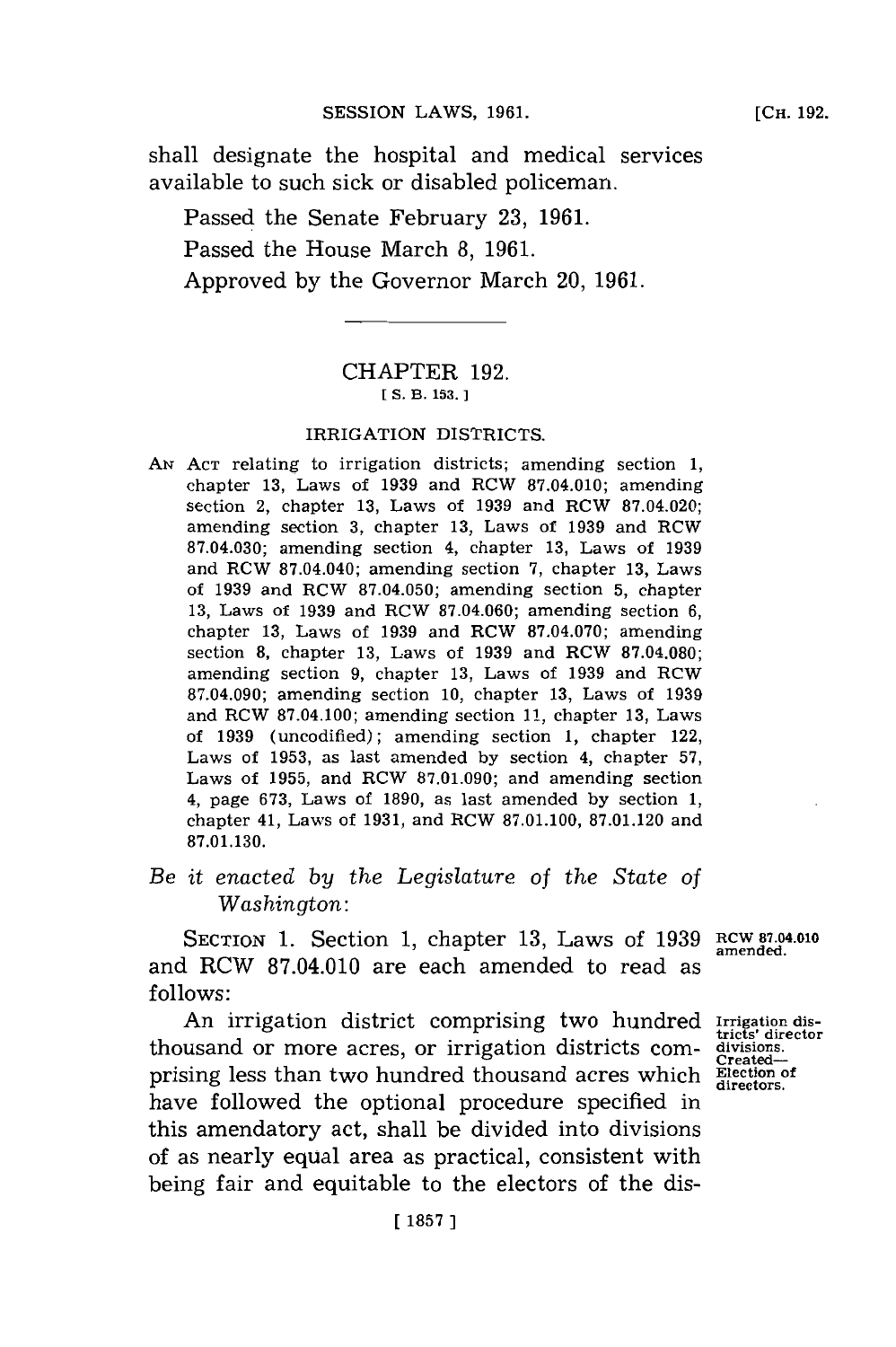trict. The number of divisions shall be the same as the number of directors, which shall be numbered first, second, third, etc. One director, who shall be an elector of the division, shall be elected for each division of the district **by** the electors of his division. **A** district elector shall be considered an elector of the division in which he holds title to or evidence of title to land. An elector holding title to or evidence of title to land in more than one division shall be considered an elector of the division nearest his place of residence.

**ROW 87.04.020 SEC.** 2 Section 2, chapter **13,** Laws of **1939** and RCW **87.04.020** are each amended to read as follows: **Vacancies.** Vacancies in the representation of director divisions on the board of directors of the irrigation district shall be filled **by** appointment of an elector of the division concerned, in the same manner and for the same time as provided **by** law for the filling of vacancies on the board of directors of irrigation districts generally.

**amended.**

**how filled.**

**to be divided**

**RCW 87.04.030** SEC. 3. Section 3, chapter 13, Laws of 1939 and RCW **87.04.030** are each amended to read as follows:

**New district** When a new irrigation district comprising more to be divided<br>by county **than two hundred thousand acres has been author-**<br>commission**examples**<br>ers, when-<br>Division as<br>Division as<br> $\frac{1}{2}$  ized, pursuant to law, the board of county commis-**Division** sioners shall, within thirty days from the canvassing of the returns, divide the district into director divisions equal to the number of directors, and in the resolution organizing the district, they shall include an order designating the director divisions and describing the boundaries thereof. When a petition for the formation of a new irrigation district comprising less than two hundred thousand acres has been filed pursuant to law and said petition includes a request that the district be divided into director divisions, the board of county commissioners shall divide the district into director divisions as provided in this section unless objections to director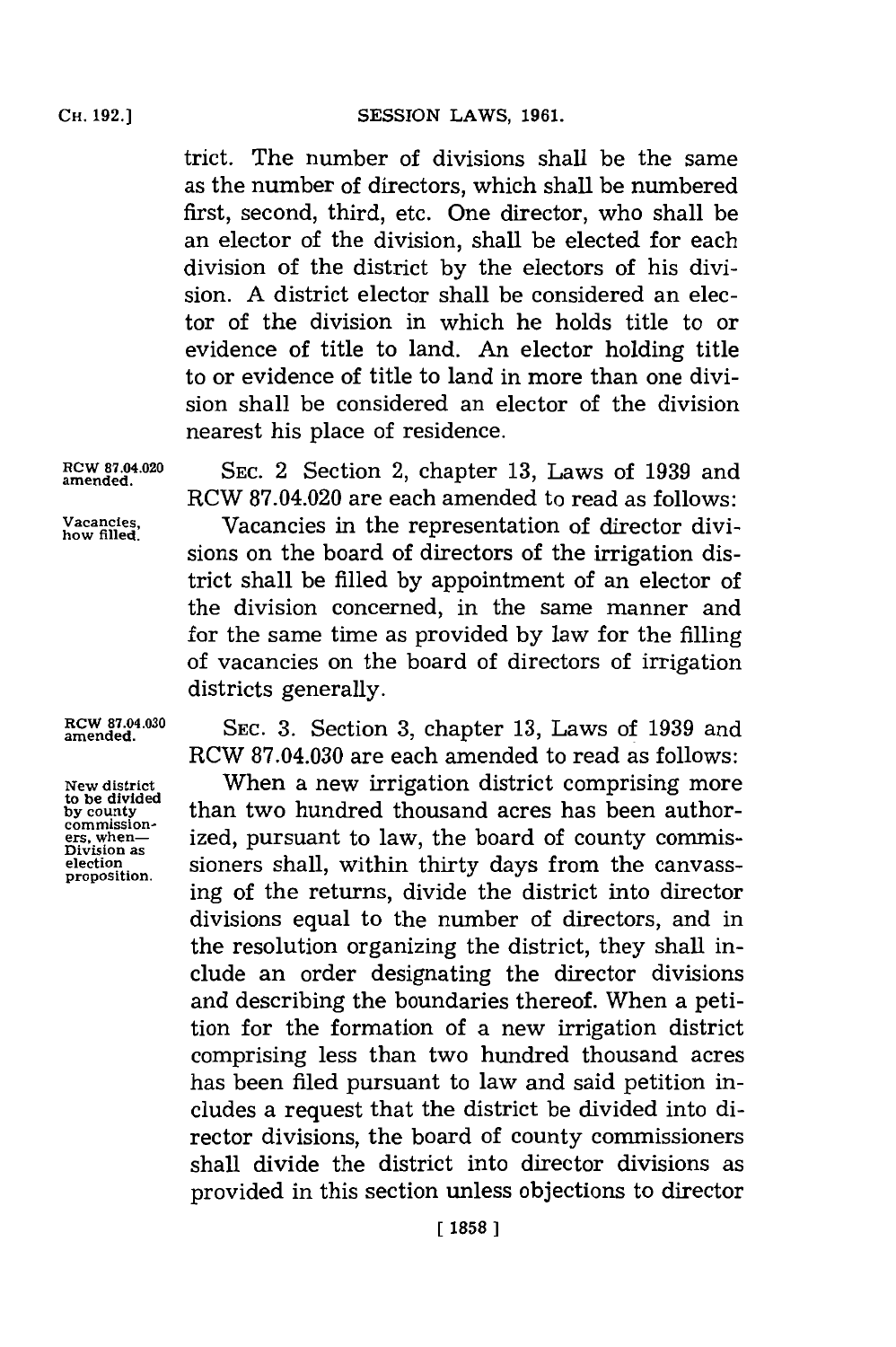divisions are made at the hearing held pursuant to RCW **87.01.040;** and in the event objections to director divisions are made and not withdrawn, the board of county commissioners may deny the request for director divisions or if it determines that it is to the best interests of the district that director divisions be established, it may, in its order calling an election for organization of the district, include a separate proposition on the question of director divisions; and if a majority of the votes cast on said proposition are in favor of director divisions, then the resolution organizing the district shall include an order designating the director divisions and describing the boundaries thereof.

**SEC.** 4. Section 4, chapter **13,** Laws of **1939** and RCW **87.04.040** RCW 87.04.040 are each amended to read as follows: **amended.**

Proceedings to divide or redivide a district com- Petition to prising less than two hundred thousand acres into **redivide.** director divisions, or to redivide the director divisions heretofore established for districts comprising more than two hundred thousand acres, may be initiated **by** a petition filed with the county commissioners of the county in which the principal office of the district is situated. The petition shall designate the name of the district and pray that it be divided into director divisions, or that existing director divisions be redivided, and shall be signed **by** at least two-thirds of the directors of the district or in lieu thereof **by** at least twenty electors of the district. **A** petition to divide or redivide a district shall not be filed more than once in each five-year period except for redivisions necessitated **by** reason of a change in the total number of directors of the district.

SEC. 5. Section 7, chapter 13, Laws of 1939 and **RCW 87.04.050**<br>amended. RCW 87.04.050 are each amended to read as follows:

If the number of directors is changed for a district which is divided into director divisions, a peti-

**[CH. 192.**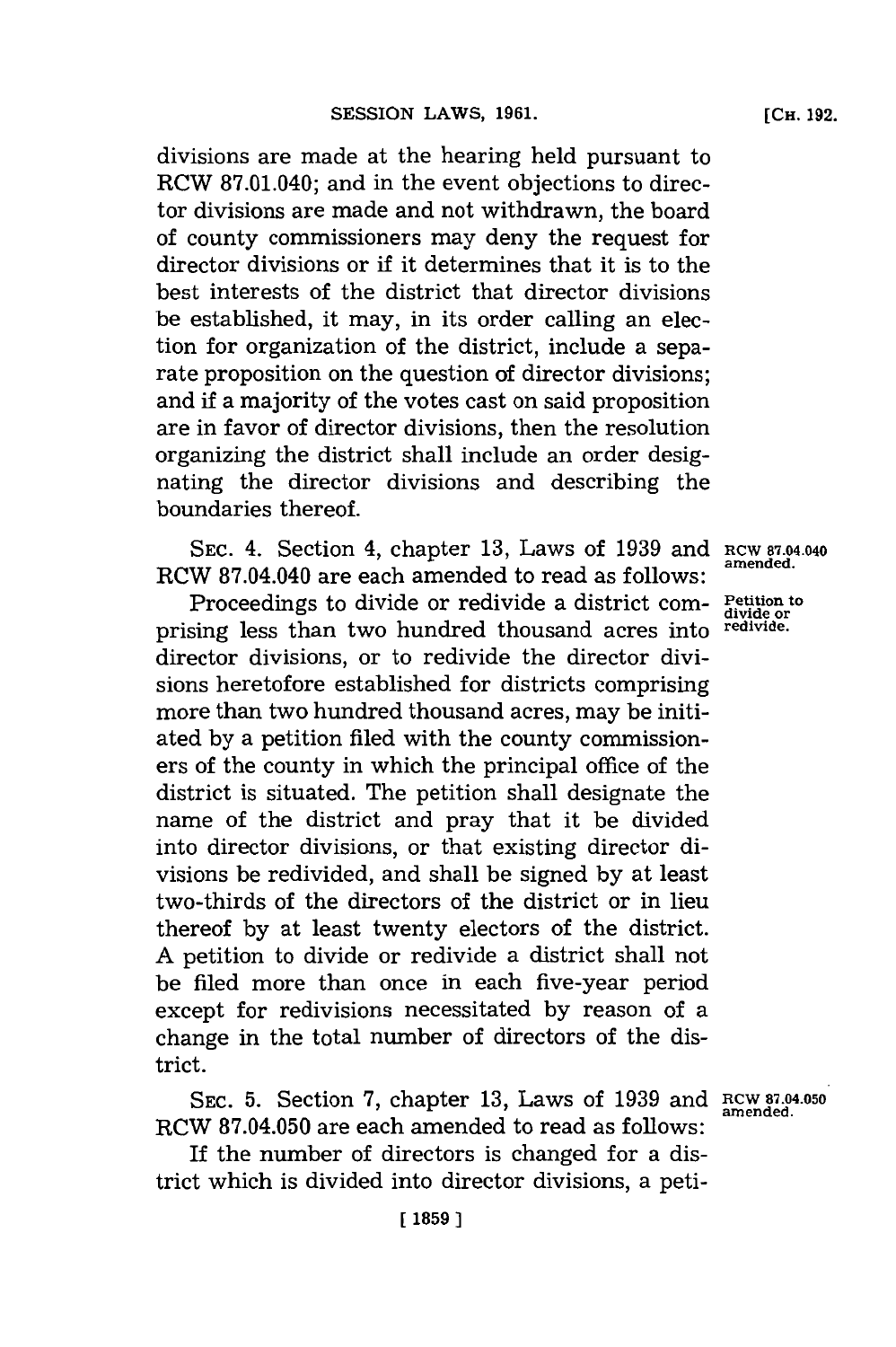**SESSION LAWS, 1961.** 

**amended.**

Redivision **then** number<br> **of directors**<br> **changed.**<br> **changed.**<br> **changed.**<br> **of directors** of the district county commissioners by the directors of the district and all proceedings thereon shall be conducted as provided in sections **6** and **7** of this amendatory act: *Provided,* That even if objections are filed at the hearing on said petition, no election shall be held but the board of county commissioners shall make such division that they determine to be fair and equitable to the electors of the district.

**RCW 87.04.060 SEC. 6.** Section **5,** chapter **13,** Laws of **1939** and RCW **87.04.060** are each amended to read as follows:

Time for Upon the filing of the petition the board of county<br>
reating on<br>
petition-<br>
Notice.<br> **Thereon** which shall he not less than thirty days non<br>
Notice. commissioners shall fix a time and place for hearing **Notice,** thereon, which shall be not less than thirty days nor more than forty-five days from the date of filing, and shall cause notice thereof, stating the time, place, and general purpose of the hearing, to be published in a newspaper of general circulation in each county in which any of the lands of the district are situated, in at least three consecutive -weekly issues; if there is no such newspaper published in a county, then in a newspaper of general circulation therein, designated **by** the county commissioner. The notice shall state the filing of the petition and its prayer, but need not describe with particularity the boundaries of the divisions recommended in the petition, and shall notify all electors of the district to appear at the time and place named in the notice to show cause, if any they have, why the district should not be divided or redivided into director divisions.

**ROW 87.04.070 SEC. 7.** Section **6,** chapter **13,** Laws of **1939** and **amended.** RCW **87.04.070** are each amended to read as follows:

Hearing-<br> **Order-** At the hearing or adjournments thereof, which **Election on** shall not be for more than sixty days in all, the board **redivision or**<br>redivision<br>-Notice of. **of county commissioners** shall consider the and shall hear electors of the district for or against the division or redivision of director divisions and recommendations for the manner in which division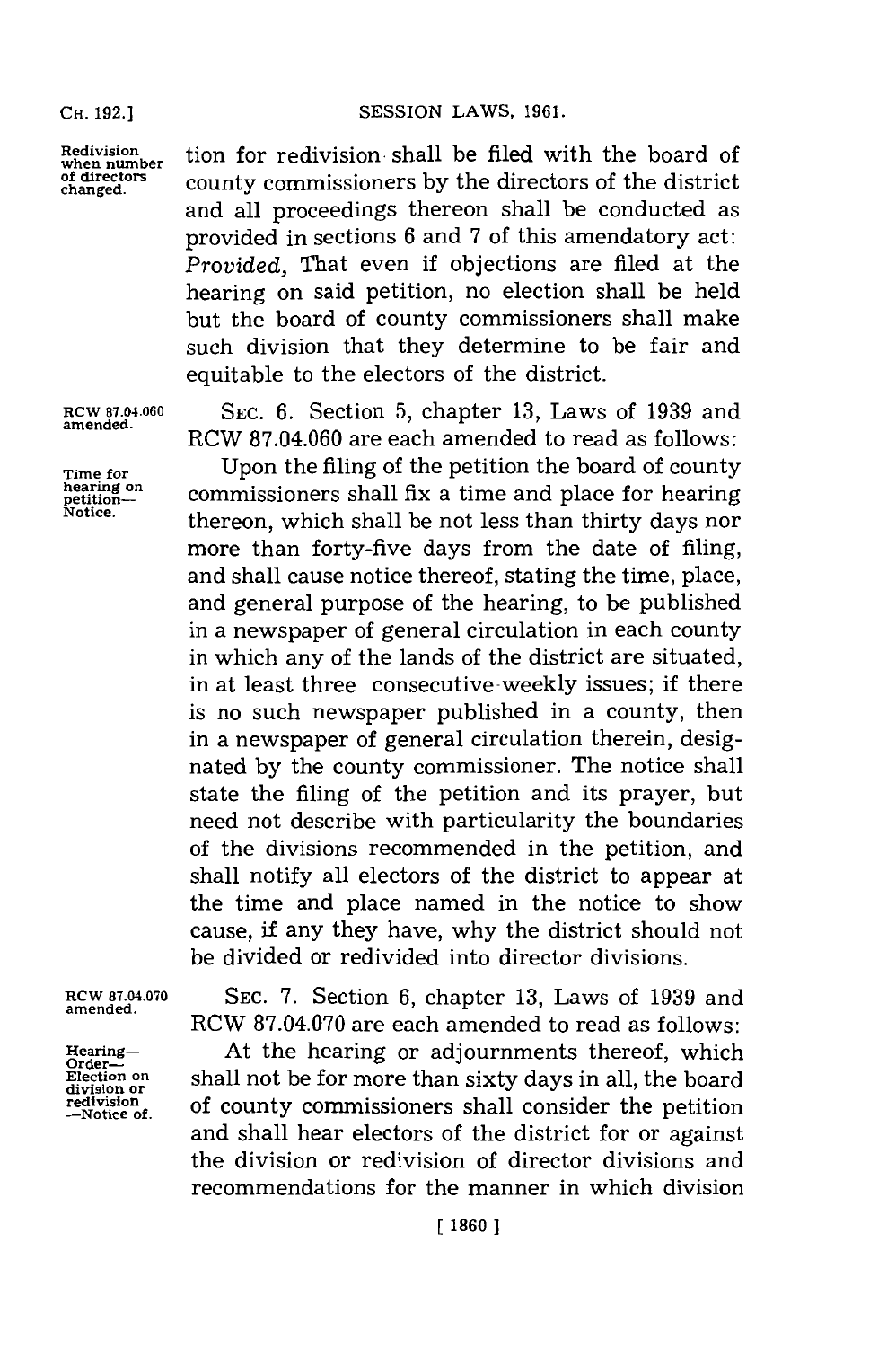should be made. If the board deems is against the best interests of the district to divide the district into director divisions or to redivide existing divisions, it shall order the petition rejected, but if it deems it for the best interests of the district that the petition be granted, and if no elector of the district files cause in writing at said hearing why the petition should not be granted, or if having filed said cause in writing withdraws the same, the board shall enter an order dividing or redividing the district into the same number of director divisions as there are directors of the district, and designating the divisions and describing the boundaries thereof. The division to be made shall be such as the commissioners consider fair and equitable to the electors of the district. **A** copy of the commissioners' order shall be filed for record, without charge, with the auditor of each county in which any part of the district is situated, and thereafter the directors shall be elected or appointed as provided in this chapter. If any elector shall appear in person at said hearing and shall file cause in writing as aforesaid why the petition should not be granted and shall not withdraw the same, and if the board nevertheless deems it for the best interests of the district that the petition be granted, the board shall adopt a resolution to that effect and shall order an election held within the district on whether the district should be divided into director divisions or its existing director divisions be redivided, and shall fix the time thereof and cause notice to be published. The notice shall be given and the election conducted in the manner as for special elections on a bond issue of the district. The notice shall state the general plan of division or redivision but need not describe with particularity the boundaries of the proposed division or redivision. Such boundaries shall be described on the ballot. **[CHi. 192.**

If the majority of votes cast at the election are in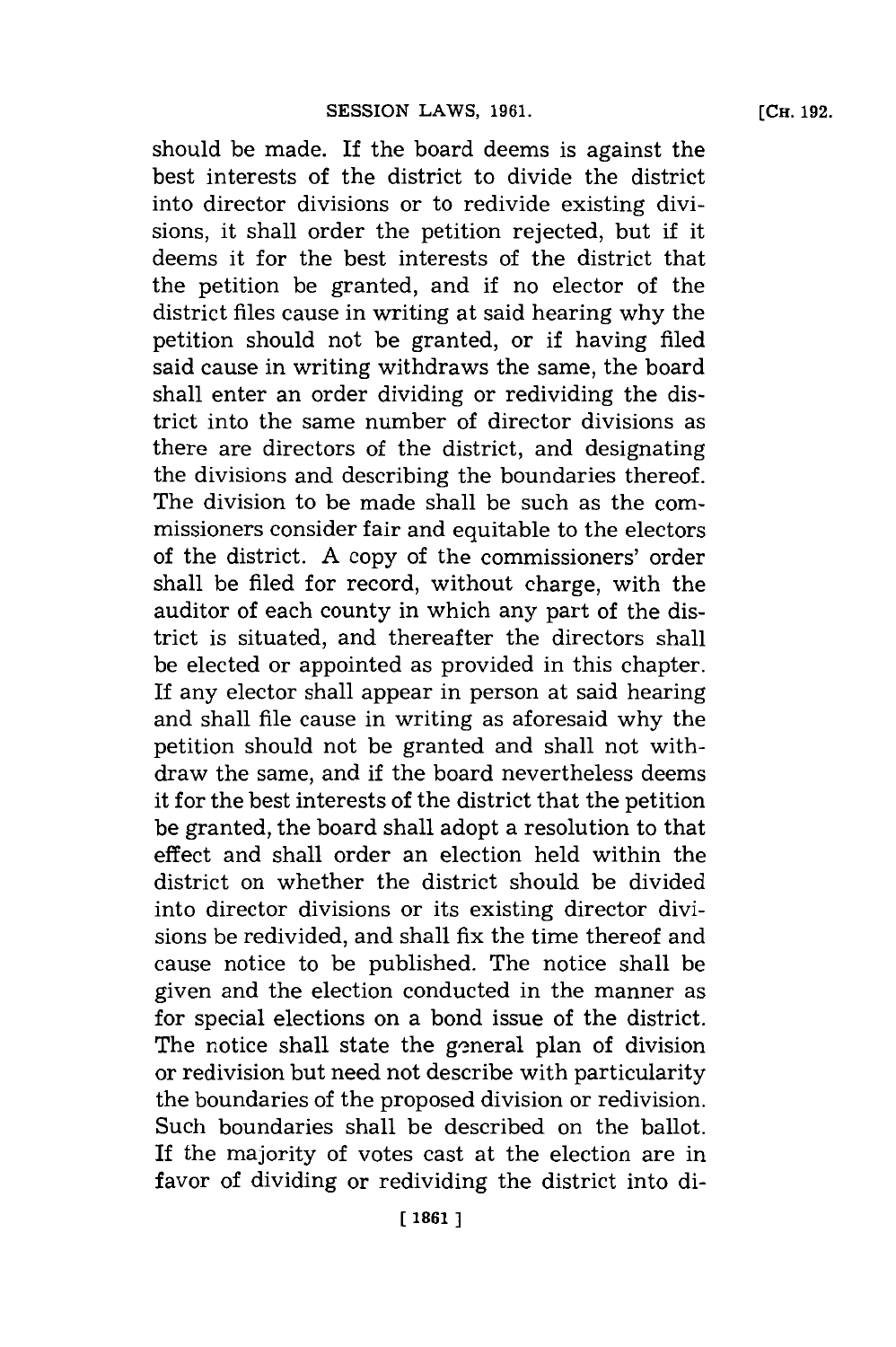rector divisions, the board of county commissioners shall enter an order dividing or redividing the district into the same number of director divisions as there are directors of the district, and designating the divisions and designating the boundaries thereof. If a majority of the votes cast are against division or redivision into director districts, the board shall order the petition denied.

**RCW 87.04.080 SEC. 8.** Section **8,** chapter **13,** Laws of **1939** and RCW **87.04.080** are each amended to read as follows:

Election of **At the next general election of directors of a** directorsdistrict which has been divided into director divisions, the electors of the first division shall select the director then to be elected on the board, and if more than one director is to be selected, the second division shall select one, and so on in numerical order, until, as the terms of incumbent directors expire, all the divisions are represented on the board, and thereafter directors shall be elected from the divisions in rotation, as their respective terms of office expire: *Provided,* That if following the numerical order of director divisions will result in any year in one division having more than one director and one division having no director, then the numerical order of the divisions shall not be followed for the year or years in question but the electors of the next highest numbered division without representation on the board of directors shall select the director then to be elected on the board. If such a district is organized but has not yet held an annual election of officers, it shall, at its next annual election, select directors for three, two and one-year terms respectively, and if the district is managed **by** a board of three directors, the first division shall select a director for the three-year term, the second division shall select one for the two-year term, and the third division shall select one for the one-year term, and thereafter their successors shall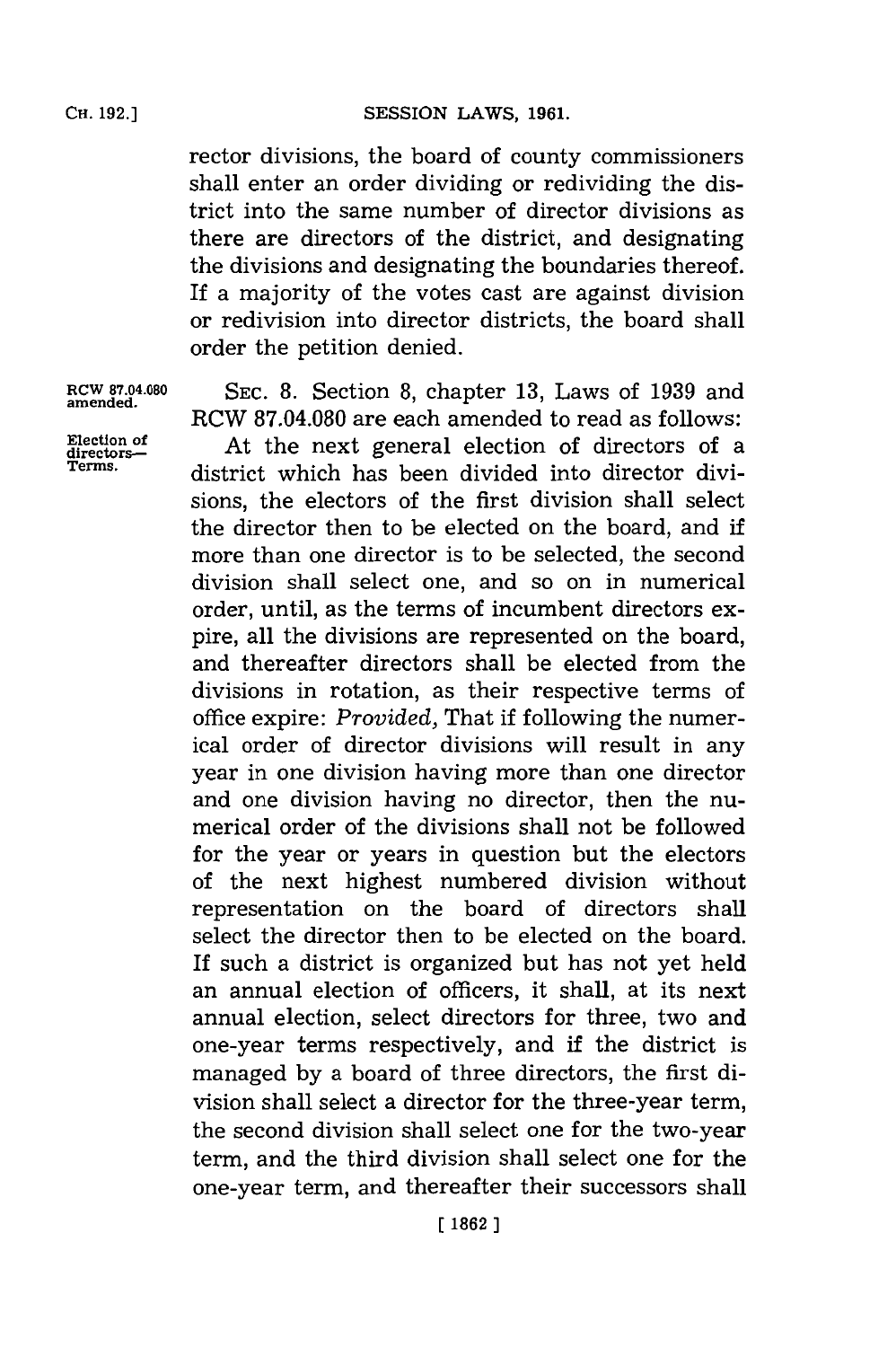be elected for three-year terms respectively. If the district has five directors, the first and second divisions shall each select a director for the three-year term, the third and fourth divisions shall each select one for the two-year term, and the fifth division shall select one for the one-year term, and thereafter their successors shall be elected for three-year terms respectively. If the district has seven directors, the first, second and third divisions shall each select a director for the three-year term, the fourth and fifth divisions shall each select a director for the twoyear term, and the sixth and seventh divisions shall each select a director for the one-year term, and thereafter their successors shall be elected for threeyear terms respectively.

**SEC. 9.** Section **9,** chapter **13,** Laws of **1939** and **RCW 87.04.090 amended.** RCW **87.04.090** are each amended to read as follows:

Lands in a district so divided into director divisions, which are to receive water from a system of works to be constructed **by** the federal government or under a contract between the district and the federal government, shall not be assessed more than two cents an acre in any one calendar year until the Secretary of the Interior announces that water is ready for delivery to the land: *Provided,* That this section shall not be applicable to districts comprising less than two hundred thousand acres.

SEC. 10. Section 10, chapter 13, Laws of 1939 and **RCW 87.04.100 amended**. RCW **87.04.100** are each amended to read as follows:

Lands in such a district, which are designated as excess lands under the act of congress of May **27, 1937,** and which have been subscribed **by** the owner thereof to the excess land contract, shall not be assessed more than above specified until after the date fixed in the contract for the sale of such excess lands, unless they have been sooner sold or the owner has sooner called for water thereon: *Provided,* That this section shall not be applicable to

**Limit of levy until water is received, where applicable.**

**Excess lands. assessments against. where applicable.**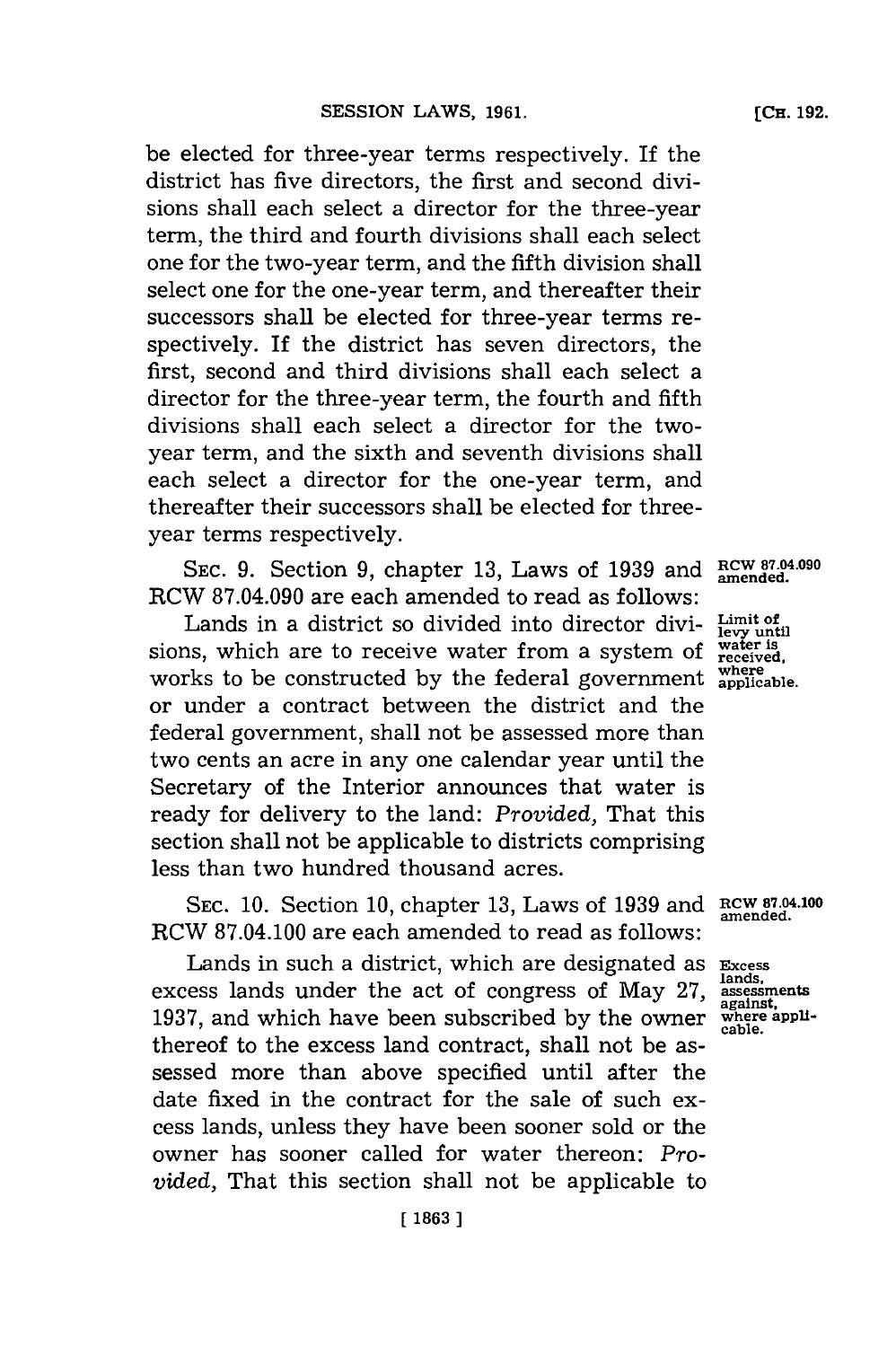Cii. **192.)**

**SESSION LAWS, 1961.** 

districts comprising less than two hundred thousand acres.

**1939 c 13 § 11** SEC. 11. Section 11, chapter 13, Laws of 1939 amended. (uncodifled) is amended to read as follows:

**Construction,**

Sections 1 through 11 of this amendatory act are intended, and shall be construed, to be supplemental to and shall become a part of the law relating to irrigation districts, and any act or part of the same inconsistent or in conflict with the provisions of this act or any part thereof are hereby repealed.

**RCW 87.01.090 SEC.** 12. Section **1,** chapter 122, Laws of **1953,** as **amended.** last amended **by** section 4, chapter **57,** Laws of **1955,** and RCW **87.01.090** are each amended to read as **follows:**

**Irrigation A** person twenty-one years old, being a citizen of **organization.** the United States and a resident of the state and  $Q$  voters and  $Q$  voters and  $Q$  who holds title or ovidence of title to land in the of voters and who holds title or evidence of title to land in the district or proposed district shall be entitled to vote therein, except that any such person shall only be entitled to vote in a district comprising two hundred thousand or more acres, or in any other district to which this exception is made applicable as hereinafter provided, if he holds title or evidence of title to land other than land platted or subdivided into residence or business lots and not being used for agricultural or horticultural purposes, in which event, in a district comprising two hundred thousand or more acres, he shall be entitled to one vote for the first ten acres of said land or fraction thereof and one additional vote for all of said land over ten acres. Lands platted or subdivided into residence or business lots shall not be considered as being used for agricultural or horticultural purposes unless **(1)** used exclusively for such purposes (2) **by** the holder of title or evidence of title who shall reside thereon and **(3)** cultivate said lands as a farmer, gardener, or horticulturist. **A** majority of the directors shall be residents of the county or counties in which the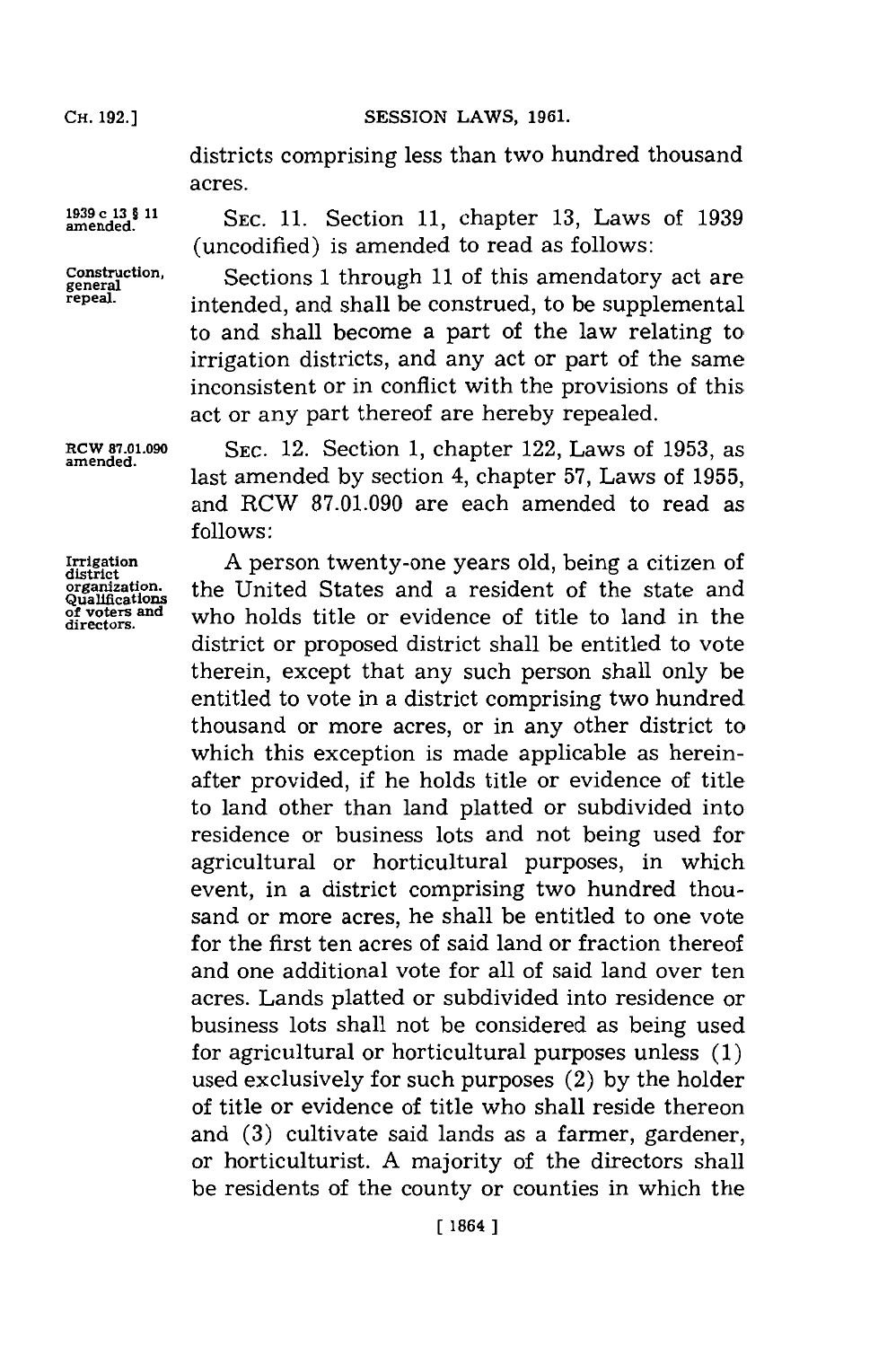district is situated and all shall be electors of the district. If more than one elector residing outside the county or counties is voted for as director, only that one who receives the highest number of votes shall be considered in ascertaining the result of the election. Where land is community property both the husband and wife may vote if otherwise qualified. An agent of a corporation owning land in the district, duly authorized in writing, may vote on behalf of the corporation **by** filing with the election officers his instrument of authority. An elector resident in the district shall vote in the precinct in which he resides, all others shall vote in the precinct nearest their residence. No director shall be qualified to take or retain office unless he holds title or evidence of title to five acres or more of land within the district: *Provided.* That this additional qualification for the office of director shall not apply in any irrigation district where more than fifty percent of the total acreage of the district is owned in individual ownerships of less than five acres.

**SEC. 13.** Section 4, page **673,** Laws of **1890,** as last amended **by** section **1,** chapter 41, Laws of **1931** (heretofore divided and codified as RCW **87.01.100, 87.01.120** and **87.01.130)** is divided and amended to read as set forth in sections 14 through **16** of this act.

SEC. 14. (RCW 87.01.100) An election of directors RCW 87.01.100 amended.<br> **An irrigation district shall be held on the second Directors. amended.** in an irrigation district shall be held on the second **Directors.** Tuesday of December of each year, and the term of Terms—<br>Increase and each director shall be three years from the first **decrease.** Tuesday of January following his election. The directors elected at the organization election shall serve until their successors are elected and qualified. At the first annual election occurring thirty days or more after the date of the order establishing the district, there shall be elected directors to succeed those chosen at the organization election. If the board consists of three directors the candidate receiving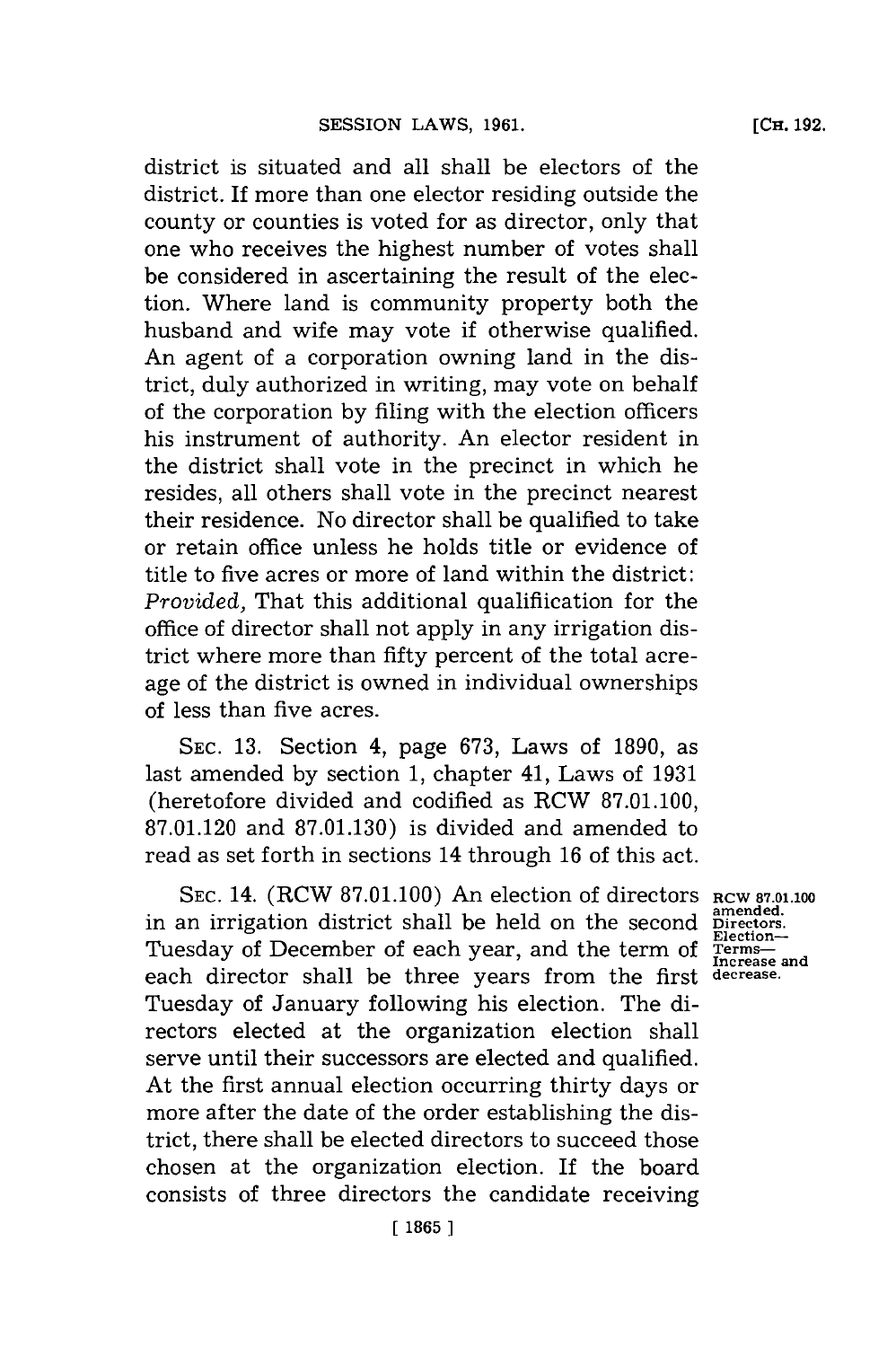the highest number of votes shall serve a term of three years; the next highest, two years; and the next highest, one year. In case of five directors, the two candidates receiving the highest number of votes shall each serve a term of three years; the next two highest, two years; and the next highest, one year; or until successors are elected and qualified. In case of seven directors, the three candidates receiving the highest number of votes shall each serve a term of three years, the next two highest, two years, and the next two highest, one year, or until their successors are elected and qualified. Whenever a district with three directors desires to increase the number of its directors to five directors or whenever a district with five directors desires to increase the number of its directors to seven directors, the board of directors, acting on its own initiative or on the written petition of at least twenty electors of the district, shall submit the question to the electors of the district at a regular or special district election. In the event the electors **by** a majority of the votes cast favor an increase in the number of directors, there shall be elected at the next annual district election two additional directors. The person receiving the highest number of votes shall serve for a three year term, and the next highest, a two year term.

The number of directors may be decreased to five or three, as the case may be, substantially in the same manner as that provided for the increase of directors. In case of three directors the term of one director only shall expire annually.

**RCW 87.01.120 SEC. 15.** (RCW **87.01.120) A** vacancy in the of- **enacted amendment.** fice of director shall be filled **by** appointment **by** the board of county commissioners of the county in which the proceedings for the organization of the district were had. At the next annual election occurring thirty days or more after the date of the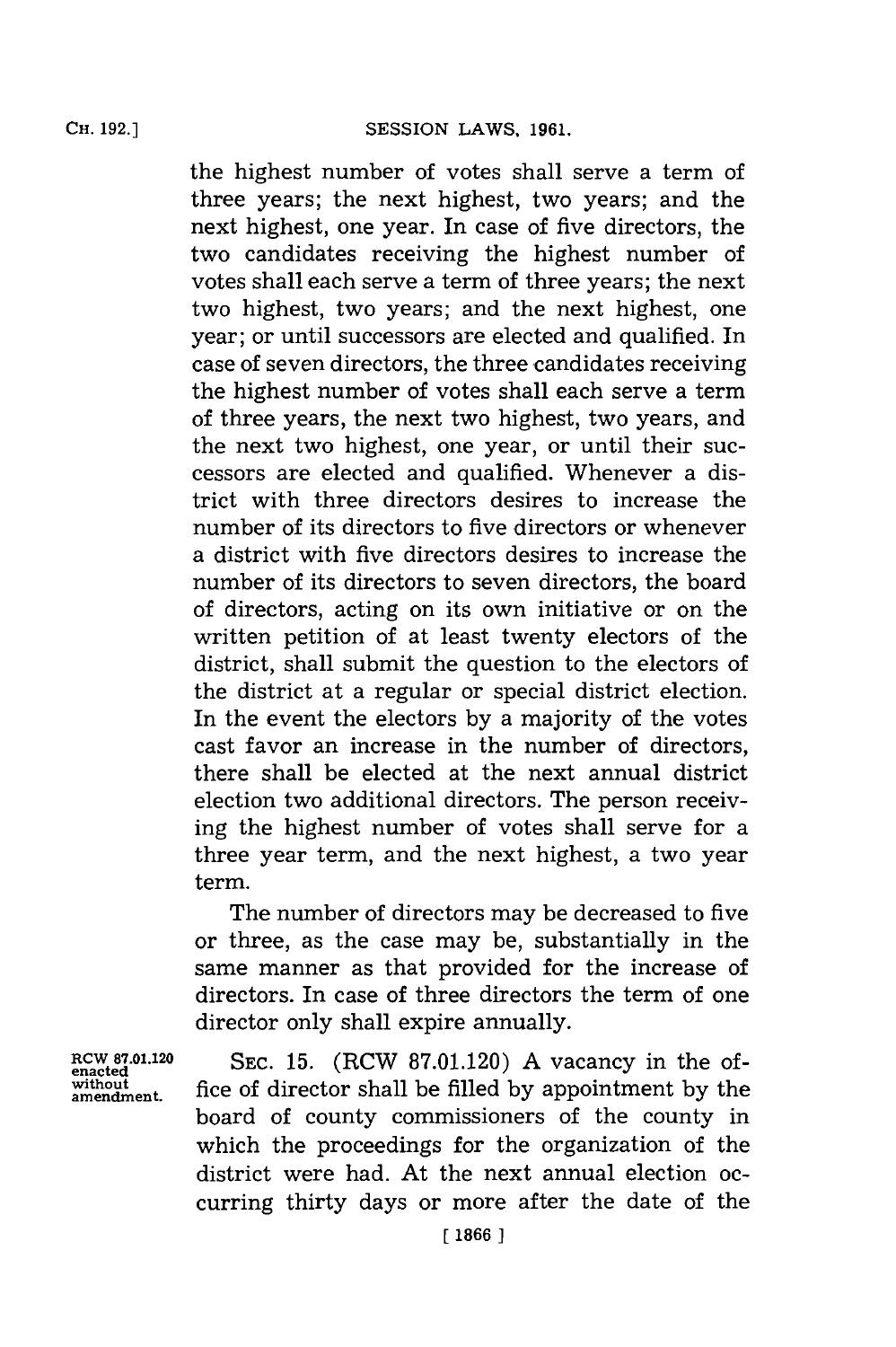appointment, a successor shall be elected who shall take office on the first Tuesday in January following and shall serve for the remainder of the unexpired term.

**A** director appointed to **fill** the vacancy occurring after the expiration of the term of a director shall serve until his successor is elected and qualified. At the next election of directors occurring thirty days or more after the appointment, a successor shall be elected who shall take office on the first Tuesday in January next and shall serve for the term for which he was elected.

Failure on the part of any irrigation district to hold one or more annual elections for selection of officers, or otherwise to provide district officers shall not dissolve the district or impair its powers where later officers for the district are appointed or elected and qualify as such and exercise the powers and duties of their offices in the manner provided **by** law.

**SEC. 16.** (RCW **87.01.130)** Each director shall **RCW 87.01.130 enacted** take and subscribe an official oath for the faithful without discharge of the duties of his office, and shall execute a bond to the district in the sum of one thousand dollars, conditioned for the faithful discharge of his duties, which shall be approved **by** the judge of the superior court of the county where the district was organized, and the oath and bond shall be recorded in the office of the county clerk of that county and filed with the secretary of the board of directors. The secretary shall take and subscribe a written oath of office and execute a bond in the sum of not less than one thousand dollars to be fixed **by** the directors, which shall be approved and filed as in the case of the bond of a director. If a district is appointed fiscal agent of the United States to collect money for it, the secretary and directors and the district treasurer shall each execute such additional bonds as the secretary of the interior may

**amendment.**